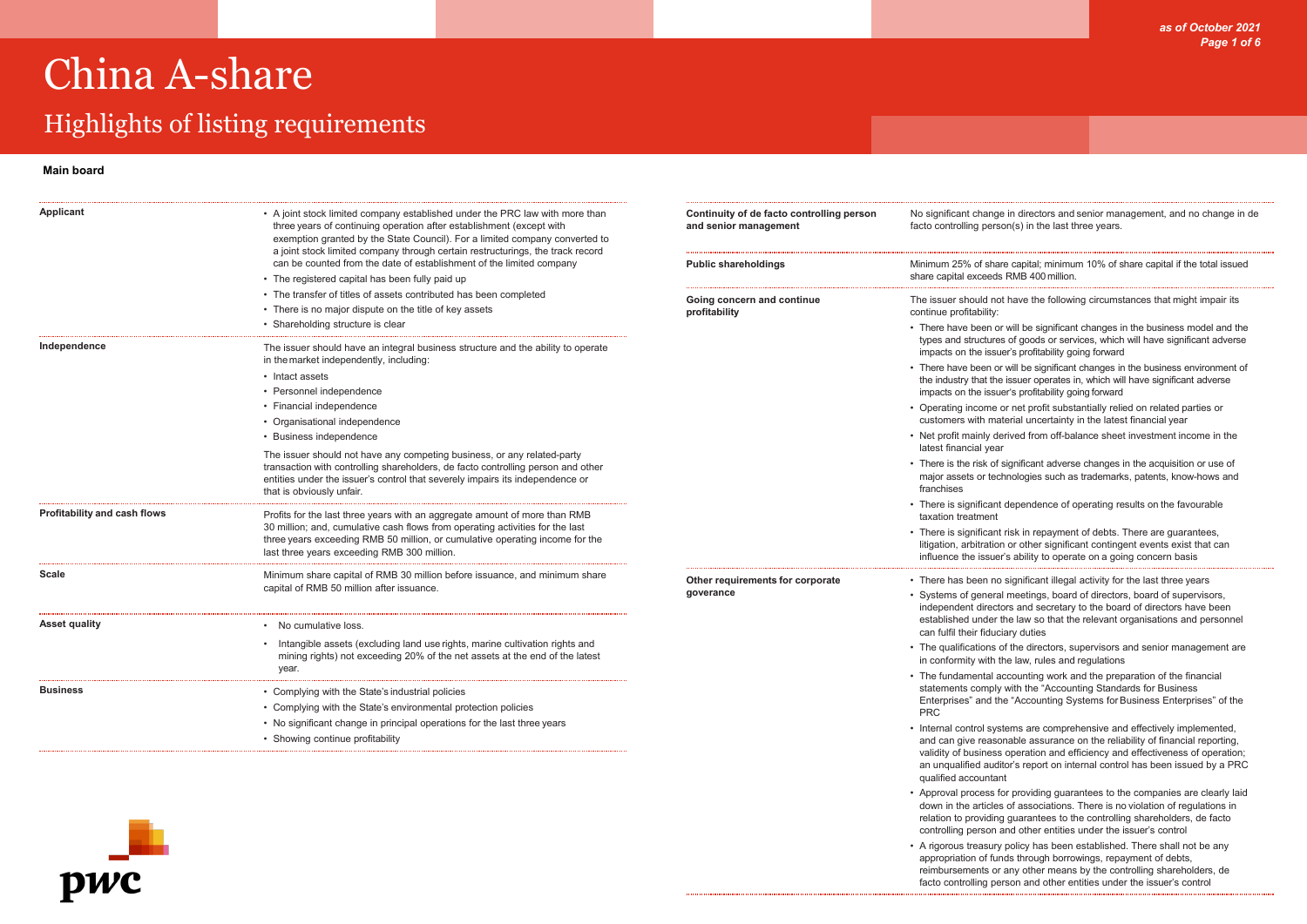## Highlights of listing requirements



| Use of funds raised | • The funds shall be used on the principal business with clear objectives                                                                                                                                                |
|---------------------|--------------------------------------------------------------------------------------------------------------------------------------------------------------------------------------------------------------------------|
|                     | • The amount of funds raised and investment projects should be commensurate with the<br>existing operating scale, financial position, level of technology and management capability of<br>the issuer                     |
|                     | • Investment projects using the funds raised shall comply with the State's industrial policies<br>and rules about management of investments, environmental protection, land<br>management and other laws and regulations |
|                     | • Implementation of the projects using the funds raised shall not result in a competition in the<br>same industry or have any adverse influence on the independence of the issuer                                        |

### **Main board**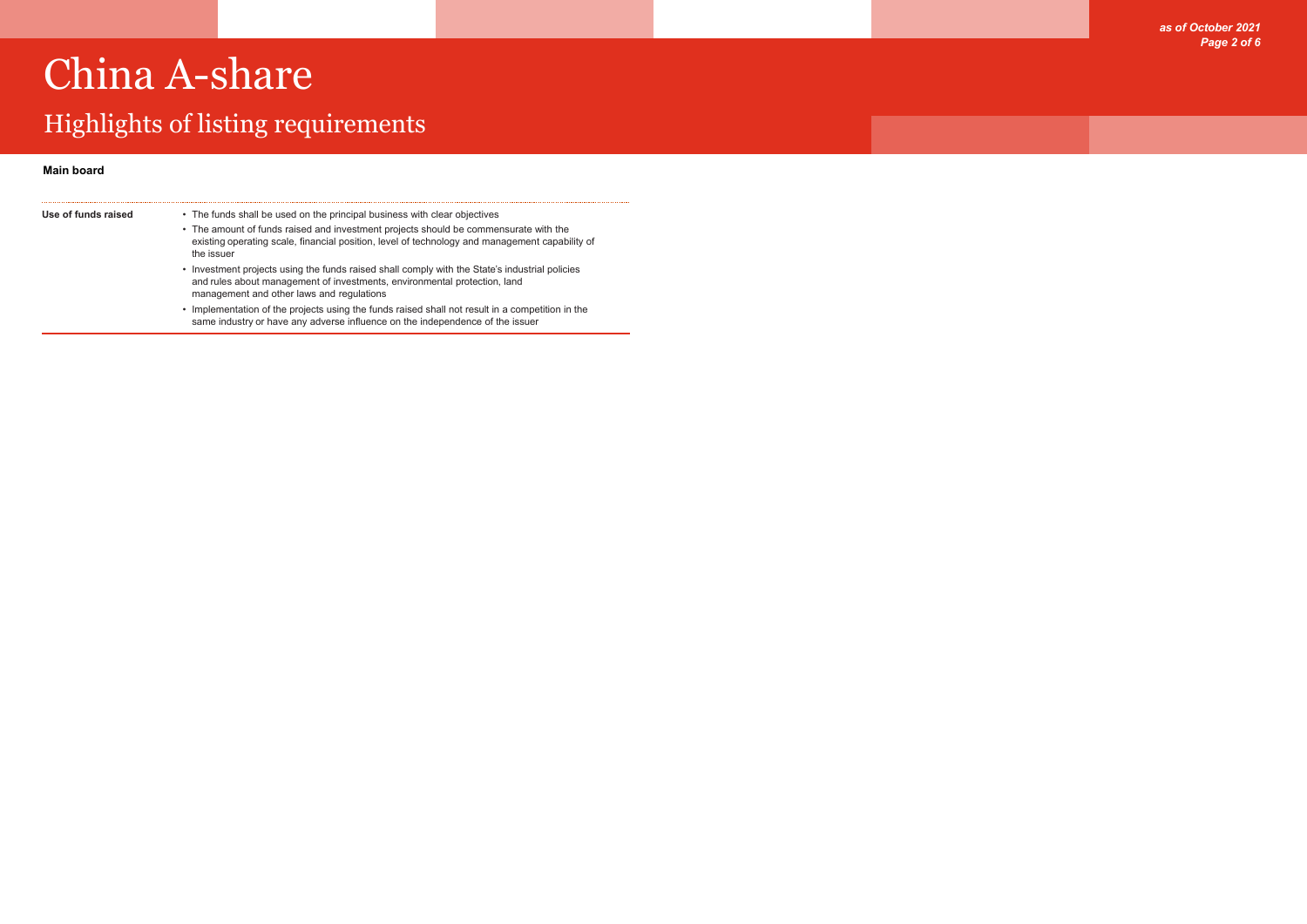## Highlights of listing requirements

*as of October 2021 Page 3 of 6*

#### teria :

#### market capitalisation+net profit+revenue

 $\epsilon$  no less than RMB 1 billion and a positive net profit during the than RMB 50 million, or

 $\epsilon$  no less than RMB 1 billion, a positive net profit and an RMB 100 million during the last year;

#### venue+Research and Development (R&D) investment

less than RMB 1.5 billion, and operating revenue of no less year and a total R&D investment (including expensed and st 3 years, representing no less than 15 percent of the total

#### **ivenue+ net cash flows from operating activities**

ino less than RMB 2 billion, an operating revenue of no less year, and total net cash flows from operating activities of no last 3 years;

#### evenue

ino less than RMB 3 billion and an operating revenue of no less thear; or

#### n technology

no less than RMB 4 billion and the main businesses or nal government authorities, will have a big market and currently in the case of a pharmaceutical enterprise, at least one of its clinical trial, and in the case of any other eligible enterprise, nology and meet the corresponding requirements.

#### he net profit before or after non-recurring gains or losses.

ock limited-liability company for a continuous period of 3 years or a limited liability company is wholly converted into a joint-stock ginal book value of its net assets, the continuous operating ate the limited liability company is established. Post-offering an RMB 30 million.

| <b>Industry and business</b>            | The STAR Market issuers must meet following features and industry requirements:                                                                                                                                                                                                                                                                                                                                                        | Market capitalisation and<br>financial indicators | Meet at least one of the following crite                                                                                                                            |
|-----------------------------------------|----------------------------------------------------------------------------------------------------------------------------------------------------------------------------------------------------------------------------------------------------------------------------------------------------------------------------------------------------------------------------------------------------------------------------------------|---------------------------------------------------|---------------------------------------------------------------------------------------------------------------------------------------------------------------------|
|                                         | Being innovative with science and technology globally enhanced and placed in major economic areas,<br>satisfying major national demands and strategy, and accomplishing key technology breakthrough with<br>high market recognition.                                                                                                                                                                                                   |                                                   | i market capitalisation+net profit, or<br>• expected market capitalisation of<br>last two years totaling to no less tl<br>• expected market capitalisation of       |
|                                         | Innovative industries include: Internet, big data, cloud computing, and integrated artificial intelligence<br>and manufacturing.                                                                                                                                                                                                                                                                                                       |                                                   | operating revenue of no less than<br>ii market capitalisation+operating rev                                                                                         |
|                                         | The STAR Market highlights the advanced and strategic new technology, including new generation<br>information technology, advanced equipment, new materials and energy, energy conservation,<br>environment protection, and biomedicine.                                                                                                                                                                                               |                                                   | estimated market capitalisation of no<br>than RMB 200 million during the last<br>capitalised investment) during the las<br>operating revenue within such years;     |
| <b>Technology Innovation</b><br>Company | Eligibility of Science and Companies in the encouraged industries that meet all following 4 criteria:<br>The Research and Development (R&D) expenditures are not less than 5% of the revenue for the<br>i.<br>last three years, or total R&D expenditures for the last three years are not less than RMB 60<br>million; For software companies, the R&D expenditures are not less than 10% of the revenue for<br>the last three years; |                                                   | iii market capitalisation +operating re<br>an estimated market capitalisation of<br>than RMB 300 million during the last<br>less than RMB 100 million during the    |
|                                         | The proportion of R & D personnel in the total number of employees in the current year shall not<br>ii.<br>be less than 10%:<br>Owning 5 or more patents for invention to which the revenue is attributable; not applicable to<br>iii.<br>software companies;                                                                                                                                                                          |                                                   | iv market capitalisation+operating re<br>an estimated market capitalisation of<br>than RMB 300 million during the last                                              |
|                                         | Compound annual growth rate of revenue for the last three years is no less than 20%, or revenue<br>İV.<br>of last year is RMB300 million or more; Companies using the fifth financial and market<br>capitalisation eligibility in below section are not applicable.                                                                                                                                                                    |                                                   | v market capitalisation+superiority in<br>an estimated market capitalisation of<br>products approved by relevant nation                                             |
|                                         | Companies in the encouraged industry and business that do not meet the above requirements but meet<br>one of following criteria:<br>Core technology owned by the companies have been recognised by main national departments<br>i.                                                                                                                                                                                                     |                                                   | have achieved a milestone progress;<br>core products approved for phase II o<br>possess significant superiority in tech                                             |
|                                         | as being internationally advanced, leading in the industry, or significantly valuable to national<br>strategy;                                                                                                                                                                                                                                                                                                                         |                                                   | The net profit refers to the lower of th                                                                                                                            |
|                                         | Awarded with National Prize for Progress in Science and Technology, National Prize for Natural<br>ii.<br>Science, National Prize for Technological Invention, where the company or its core technology<br>employees are involved as main contributors in the technology development, and such technology<br>has been applied to the main business of the company;                                                                      | Applicant - incorporated<br>in the PRC            | The issuer shall operate the joint-stod<br>more after its establishment. Where a<br>limited company according to the orig<br>period shall be calculated from the da |
|                                         | Solely implementing or leading National Science and Technology Major Project which is related to<br>iii.<br>the main business or core technology of the company;                                                                                                                                                                                                                                                                       |                                                   | total capital stock must be no less that                                                                                                                            |
|                                         | The main products (services) that utilise the core technology of the company are the key<br>İV.<br>equipment, key products, key parts, or key materials that are encouraged and supported by the<br>country, and have replaced imported goods;                                                                                                                                                                                         |                                                   |                                                                                                                                                                     |
|                                         | Owns 50 or more patents for invention (including patents for national defense) to which the<br>v.<br>revenue is attributable; not applicable to software companies;                                                                                                                                                                                                                                                                    |                                                   |                                                                                                                                                                     |

#### **Science and Technology Innovation Board (STIB)**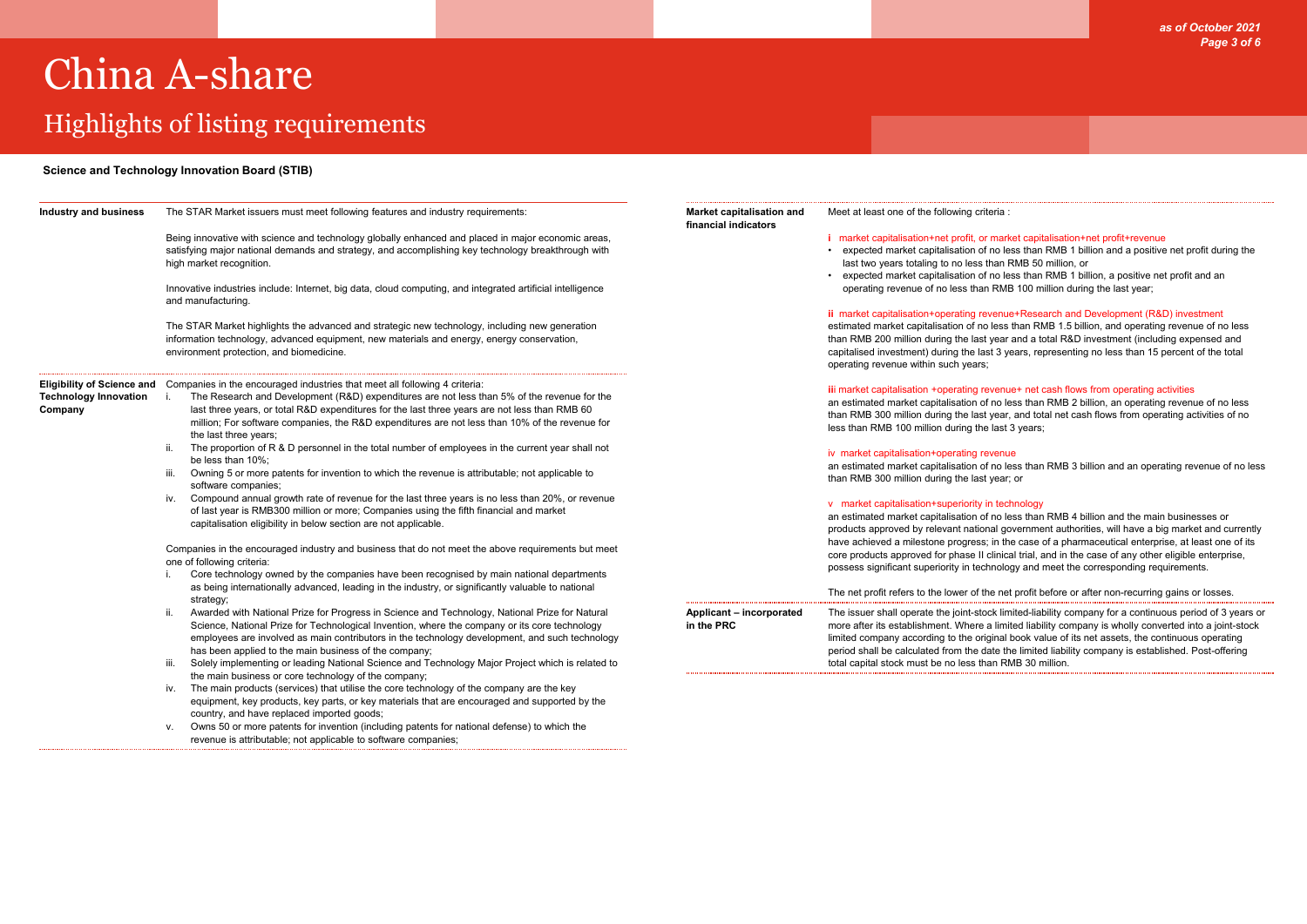### Highlights of listing requirements

*as of October 2021 Page 4 of 6*

total shares; or 10 percent or more of its total stocks if its total

ts total shares; or 10 percent or more of its total shares if its

% or more of the issuer's total issued share number at the time shares if the total issued shares exceeds 400 million shares.

reholder and other shareholder(s) controlled by the controlling sholder shall have been fully paid with clear structure. There 's actual controller in the last 2 years. There shall have been no  $p$  of the controlling shareholder.

ficant change in principal business operations, directors and I for the last 2 years.

egulatory requirements; the issuer's basic accounting work and ts shall have complied with the Accounting Standards for g Systems for Business Enterprises, and shall have fairly e's financial position, the results of operations and cash flows, and is inditional have dependent issued by a CPA.

e comprehensive and effectively implemented, and give of the efficiency and compliance of the issuer's business orting, with unqualified opinion on internal control issued by

**Independent is shall shall have integrate in the market independently, structure and the ability to operate in** 

usinesses with the controlling shareholder, de facto controlling by the above shareholders which have significant negative severely impair the issuer's independence or are obviously

with certain laws, regulations and industrial policies in PRC.

al offenses committed by the issuer, its controlling shareholder ignificant branch of law shall been made including fraudulent r other areas related to national security, public security, eco , etc. for the last three years.

the director, supervisor or key management are subject to Security Regulatory Commission (CSRC), or investigated by the CSRC for suspected misconduct or breach of law, where no been issued.

for market capitalisation and financial indicators less than RMB 10 billion; or less than RMB 5 billion and operating revenue of no less than

### **red chip enterprise**

**Special requirements for**  Red chip enterprises which comply with the relevant provisions of "the Notice of the General Office of State Council on Forwarding the Opinions of the CSRC on launching the Pilot Program of Offering Stocks or Depositary Receipts in China by Innovative Enterprises" and "the Announcement on Expanding the Pilot Program Scope of Domestic Listing of Red Chip Enterprises", satisfying the national strategy with core technology and high market recognition. Eligible Industries for red chip issuers include new generation of information technology (including but not limited to Internet, big data, cloud computing, artificial intelligence, software and integrated circuits), high-end equipment manufacturing((including but not limited to aeronautical technology, marine equipment, satellites and applications, rail transportation equipment and intelligent manufacturing equipment), biomedicine, new energy, new materials, new energy vehicles, green environmental protection with enhanced technology and considerable market size scale (Note: red chip enterprises of great national strategic significance are not subject to the restrictions of the above industries).

Financial and market capitalisation requirements:

- i. for companies already listed abroad, to meet at least one of the following criteria:
	- 1. Market capitalisation is no less than RMB 200 billion;
	- 2. Market capitalisation is no less than RMB 20 billion, with independently developed and internationally leading technologies, strong ability for technology innovation and relative competitive edge over its peers.

ii. for an unlisted company, to meet at least one of the following criteria:

- 1. The operating income is no less than RMB 3 billion during the last year, and the expected market capitalisation is no less than RMB 20 billion ; or
- 2. For red chip enterprises with fast growing operating revenue, independently developed and internationally leading technologies, and relative competitive edge over its peers, shall at least meet any of the following criteria for market capitalisations and financial indicators:
	- expected market capitalisations of no less than RMB 10 billion; or
	- expected market capitalisation of no less than RMB 5 billion and operating revenue of no less than RMB 500 million during the last year.

For the purpose of meeting "fast growing operating revenue", a company shall meet one of below criteria:

- operating revenue of not less than RMB500 million for the most recent year, and the compound growth rate of the operating revenue for the last three years of not less than 10%;
- the compound growth rate of the operating revenue for the last three years of not less than 20% if the operating revenue is less than RMB500 million for the most recent year;
- the compound growth rate of the operating revenue for the last three years higher than the average growth rate of competing companies in the same industry if the industry is at a declining stage in the life cycle impacted by the periodic fluctuation.

The requirement for "rapid revenue increase" is not applicable to red chip enterprises in R&D stage or valuable to national innovative development strategy.

The total shares or depositary receipts of red chip enterprises after issuance is no less than RMB 30 million shares or 30 million copies.

There are special regulations for the preparation of financial information preparation for red chip enterprises.

| Minimum public float                                                                                      | For companies incorporated in the PRC:<br>İ.<br>IPO issure 25 percent or more of its total s<br>capital shares exceeds RMB 400 million;                                                                                                                   |
|-----------------------------------------------------------------------------------------------------------|-----------------------------------------------------------------------------------------------------------------------------------------------------------------------------------------------------------------------------------------------------------|
|                                                                                                           | ii.<br>For red chip enterprises :<br>Publicly offer 25 percent or more of its tota<br>total shares exceeds 400 million shares<br>The underlying shares of CDR of 25% or n<br>of listing; or 10% or more of its total shares                               |
| <b>Continuity of main</b><br>business, controlling<br>shareholder, key<br>management and R&D<br>personnel | Share capital held by the controlling sharehold<br>shareholder or de facto controlling shareholde<br>shall have been no change in the issuer's actu<br>major dispute that could result in change of the                                                   |
|                                                                                                           | There shall have been no negative significant<br>senior management and R&D personnel for th                                                                                                                                                               |
| Corporate governance                                                                                      | Accounting system shall have met the regulate<br>the preparation of its financial statements shal<br>Business Enterprises and the Accounting Syst<br>reflected in all material respects of issure's fin<br>and the issuer shall have obtained an unqualif |
|                                                                                                           | Internal control systems of the issuer are com<br>reasonable assurance on the reliability of the<br>operation and validity of its financial reporting,<br>PRC qualified accountant.                                                                       |
| Independence                                                                                              | The issuer shall have integral business structu<br>including:<br>Integrity of assets;<br>Independence of business;<br>Independence of personnel;<br>Independence of finance;<br>Independence of organisational.                                           |
|                                                                                                           | The issuer shall not have a competing busines<br>shareholder and other entities controlled by th<br>impact, or related-party transactions that seve<br>unfair.                                                                                            |
| <b>Compliance</b>                                                                                         | Business operation shall have complied with on                                                                                                                                                                                                            |
|                                                                                                           | There shall have been no certain criminal offe<br>or de facto controlling shareholder. No signific<br>offerings, breaches of disclosure rules or othe<br>security, production safety, public health, etc.                                                 |
|                                                                                                           | There shall have been no circumstances, the<br>administrative punishment by the China Secur<br>judicial organ for suspected crime or by the C!<br>definitive and conclusive opinions have been i                                                          |
| <b>Special requirements for</b><br>an issuer with a different<br>voting rights (DVR)                      | Meet at least one of the following criteria for m<br>expected market capitalisation of no less tl<br>expected market capitalisation of no less tl                                                                                                         |

**arrangement**

RMB 500 million during the last year .

#### **Science and Technology Innovation Board (STIB) (con't)**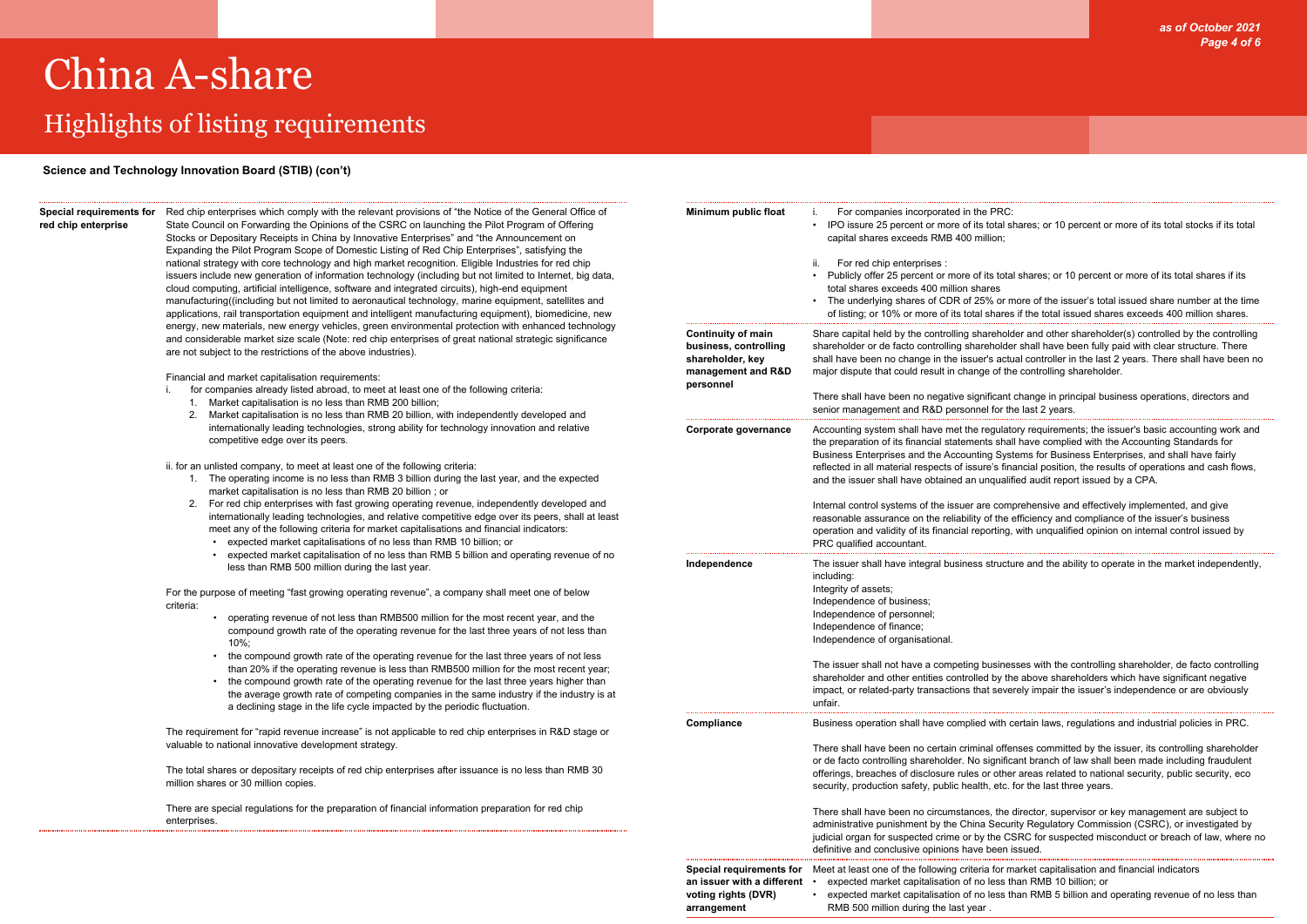### Highlights of listing requirements

*as of October 2021 Page 5 of 6*

| In general, industries not encouraged to apply for a listing on ChiNext include agriculture, forestry,<br>animal husbandry and fisheries; mining; alcohol, beverage and tea manufacturing; textiles; ferrous<br>metal smelting and rolling processing industry; electricity, power, gas and water production and supply;<br>construction; transportation, warehousing and postal; accommodation and catering; financing; real<br>estate; residential services, repairs and other services; except for innovative companies deeply<br>integrated with new technology, new type, new industry and new model, such as internet, big data,<br>cloud computing, automation, artificial intelligence, new energy, etc. |
|------------------------------------------------------------------------------------------------------------------------------------------------------------------------------------------------------------------------------------------------------------------------------------------------------------------------------------------------------------------------------------------------------------------------------------------------------------------------------------------------------------------------------------------------------------------------------------------------------------------------------------------------------------------------------------------------------------------|
| <b>Market capitalisation and</b> Meet at least one of the following criteria:<br>Criteria I: Net profit<br>positive net profit in the past 2 consecutive years, with an aggregate amount of not less than RMB<br>$\bullet$<br>50 million;                                                                                                                                                                                                                                                                                                                                                                                                                                                                        |
| Criteria II: market capitalisation+ net profit+ operating revenue<br>expected market capitalisation of not less than RMB 1 billion;<br>positive net profit for the most recent year; and<br>٠<br>operating revenue of not less than RMB 100 million for the most recent year.                                                                                                                                                                                                                                                                                                                                                                                                                                    |
| Criteria III: market capitalisation + operating revenue<br>expected market capitalisation of at least RMB 5 billion; and<br>operating revenue of not less than RMB 300 million for the most recent year.                                                                                                                                                                                                                                                                                                                                                                                                                                                                                                         |
| The net profit refers to the lower of the net profit before or after non-recurring gains or losses.                                                                                                                                                                                                                                                                                                                                                                                                                                                                                                                                                                                                              |
| The issuer shall operate the joint-stock limited-liability company for a continuous period of 3 years or<br>more after its establishment. Where a limited liability company is wholly converted into a joint-stock<br>limited company according to the original book value of its net assets, the continuous operating period<br>shall be calculated from the date the limited liability company is established. Post-offering total capital<br>stock must be no less than RMB 30 million.                                                                                                                                                                                                                       |
|                                                                                                                                                                                                                                                                                                                                                                                                                                                                                                                                                                                                                                                                                                                  |

**Additional requirements for red-chip company**

Red chip enterprises which comply with the relevant provisions of "the Notice of the General Office of State Council on Forwarding the Opinions of the CSRC on launching the Pilot Program of Offering Stocks or Depositary Receipts in China by Innovative Enterprises" and "the Announcement on Expanding the Pilot Program Scope of Domestic Listing of Red Chip Enterprises", satisfying the national strategy with core technology and high market recognition. Eligible Industries for red chip issuers include new generation of information technology (including but not limited to Internet, big data, cloud computing, artificial intelligence, software and integrated circuits), high-end equipment manufacturing((including but not limited to aeronautical technology, marine equipment, satellites and applications, rail transportation equipment and intelligent manufacturing equipment), biomedicine, new energy, new materials, new energy vehicles, green environmental protection with enhanced technology and considerable market size scale (Note: red chip enterprises of great national strategic significance are not subject to the restrictions of the above industries).

i. for companies already listed abroad, to meet at least one of the following criteria: 1. Market capitalisation no less than RMB 200 billion and positive net profit for the most recent

2. Market capitalisation no less than RMB 20 billion and positive net profit for the most recent year, with independently developed and internationally leading technologies, strong ability for technology innovation and relative competitive edge over its peers.

- year;
	-
- ii. for an unlisted company, to meet at least one of the following criteria: • Operating income is no less than RMB 3 billion and positive net profit for the most recent year, and the expected market capitalisation is no less than RMB 20 billion; or
	- For red chip enterprises with fast growing operating revenue, independently developed and internationally leading technologies, and relative competitive edge over its peers, shall at least meet any of the following criteria for market capitalisations and financial indicators: - expected market capitalisations of no less than RMB 10 billion, and positive net profit for the most recent year; or
	-

- expected market capitalisation of no less than RMB 5 billion, and operating revenue of no less than RMB 500 million and positive net profit for the most recent year.

For the purpose of meeting "fast growing operating revenue", a company shall meet one of below criteria:

- 1. operating revenue of not less than RMB500 million for the most recent year, and the compound growth rate of revenue for the last three years of not less than 10%;
- 2. the compound growth rate of operating revenue for the last three years of not less than 20% if the operating revenue is less than RMB500 million for the most recent year;
- 3. the compound growth rate of operating revenue for the last three years higher than the average growth rate of competing companies in the same industry if the industry is at a declining stage in the life cycle impacted by the periodic fluctuation.

The requirement for "rapid revenue increase" is not applicable to red chip enterprises in R&D stage or valuable to national innovative development strategy.

The total shares or depositary receipts of red chip enterprises after issuance is no less than RMB 30

million shares or 30 million copies.

There are special regulations for the preparation of financial information preparation for red chip enterprises.

#### **ChiNext**